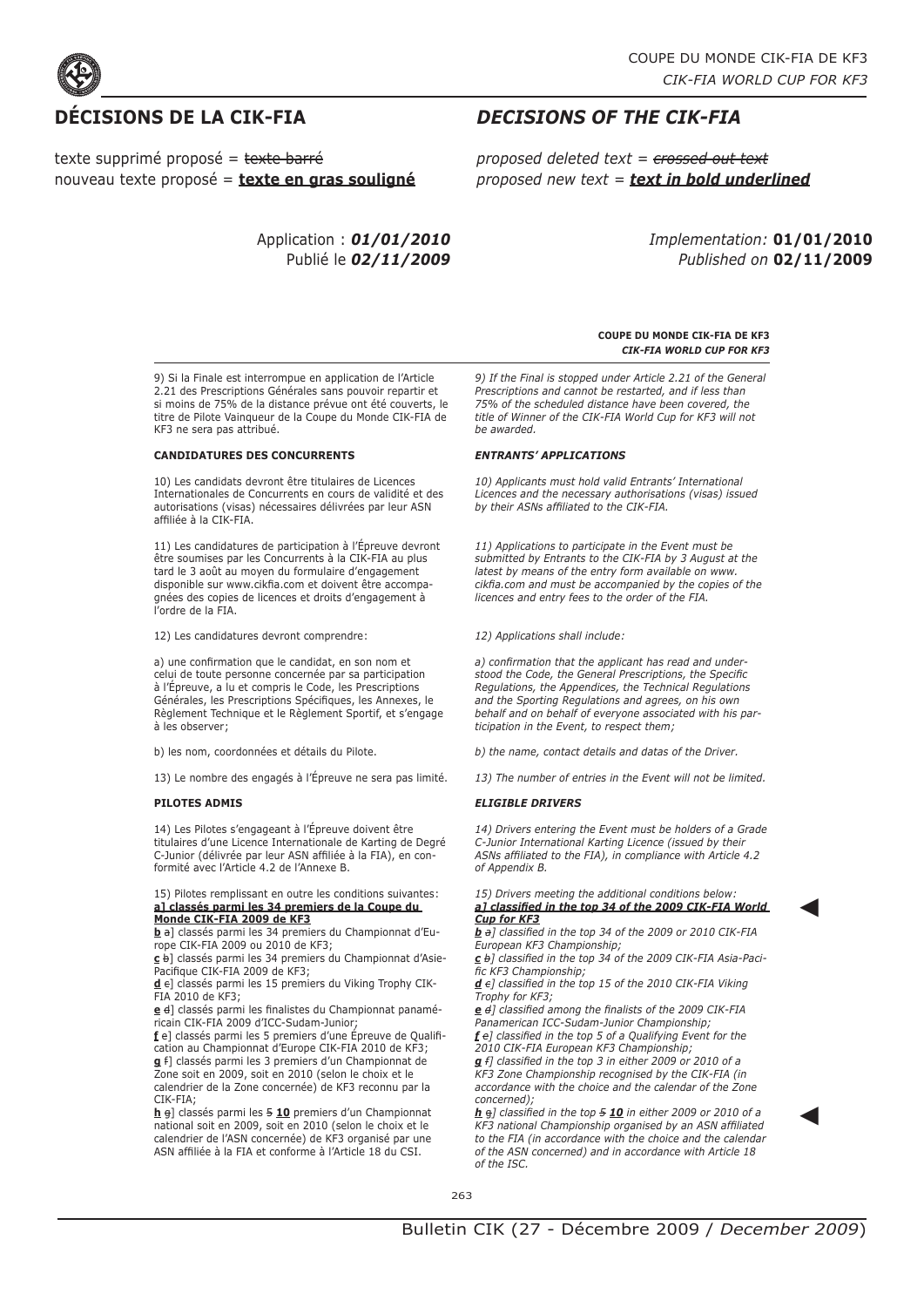

texte supprimé proposé = texte barré nouveau texte proposé = **texte en gras souligné**

> Application : *01/01/2010* Publié le *02/11/2009*

# *DECISIONS OF THE CIK-FIA*

*proposed deleted text = crossed out text proposed new text = text in bold underlined*

> *Implementation:* **01/01/2010** *Published on* **02/11/2009**

> > ◄

◄

◄

### **COUPE DU MONDE CIK-FIA DE KF2** *CIK-FIA WORLD CUP FOR KF2*

### **PILOTES ADMIS**

14) Les Pilotes s'engageant à l'Épreuve doivent être titulaires d'une Licence Internationale de Karting de Degré B (délivrée par leur ASN affiliée à la FIA), en conformité avec l'Article 4.3 de l'Annexe B.

15) Les Pilotes s'engageant à l'Épreuve doivent être titulaires d'une Licence Internationale de Karting de Degré C-Senior (délivrée par leur ASN affiliée à la FIA), en conformité avec l'Article 4.2 de l'Annexe B, et remplir un des critères d'expérience suivants : Pilote ayant déjà participé à au moins 1 Épreuve de Championnat de la CIK-FIA avec une licence C; ou Pilote ayant participé à un minimum de 3 Épreuves nationales en catégorie CIK (ou catégories offrant un niveau de performances au moins équivalent) ou à un minimum de 2 Épreuves inscrites au calendrier international.

16) Pilotes remplissant en outre les conditions suivantes: a] classés parmi les 34 premiers de la Coupe du Monde CIK-FIA 2009 de KF2 **ou KF3**;

b] classés parmi les 34 premiers du Championnat d'Europe CIK-FIA 2009 ou 2010 de KF2 **ou du Championnat d'Europe CIK-FIA 2009 de KF3**;

c] classés parmi les 34 premiers du Championnat d'Asie-Pacifique CIK-FIA 2009 ou 2010 de KF2;

d] classés parmi les 15 premiers du Viking Trophy CIK-FIA 2010 de KF2;

e] classés parmi les finalistes du Championnat Panaméricain CIK-FIA 2009 d'ICC-Sudam ou ICC-Sudam-Junior; f] classés parmi les 5 premiers d'une Épreuve de Qualification au Championnat d'Europe CIK-FIA 2010 de KF2; g] classés parmi les 3 premiers d'un Championnat de Zone soit en 2009 soit en 2010 (selon le choix et le calendrier de la Zone concernée) de KF2 **ou KF3** reconnu par la CIK-FIA;

h] classés parmi les 5 **10** premiers d'un Championnat national soit en 2009 soit en 2010 (selon le choix et le calendrier de l'ASN concernée) de KF2 organisé par une ASN affiliée à la FIA et conforme à l'Article 18 du CSI;

i] ayant marqué au moins un point au Championnat d'Europe CIK-FIA 2010 de KZ2.

### *ELIGIBLE DRIVERS*

*14) Drivers entering the Event must be holders of a Grade B International Karting Licence (issued by their ASNs affiliated to the FIA), in compliance with Article 4.3 of Appendix B.*

*15) Drivers entering the Event must be holders of a Grade C-Senior International Karting Licence (issued by their ASNs affiliated to the FIA), in compliance with Article 4.2 of Appendix B, and fullfil one of the following experience criterias: Driver having participated in a minimum of 1 CIK-FIA Championship Event with a C licence; or Driver having participated in a minimum of 3 national Events in a CIK-FIA category (or in categories with a performance level at least equivalent) or in a minimum of 2 Events entered on the international calendar.*

*16) Drivers meeting the additional conditions below: a] classified in the top 34 of the 2009 CIK-FIA World Cup for KF2 or KF3;*

*b] classified in the top 34 of the 2009 or 2010 CIK-FIA European KF2 Championship or of the 2009 CIK-FIA European KF3 Championship;*

*c] classified in the top 34 of the 2009 or 2010 CIK-FIA Asia-Pacific KF2 Championship;*

*d] classified in the top 15 of the 2010 CIK-FIA Viking Trophy for KF2;*

*e] classified among the finalists of the 2009 CIK-FIA Panamerican ICC-Sudam or ICC-Sudam-Junior Championship; f] classified in the top 5 of a Qualifying Event for the 2010 CIK-FIA European KF2 Championship;*

*g] classified in the top 3 in either 2009 or 2010 of an KF2 or KF3 Zone Championship recognised by the CIK-FIA (in accordance with the choice and the calendar of the Zone concerned);*

*h] classified in the top 5 10 in either 2009 or 2010 of KF2 national Championship organised by an ASN affiliated to the FIA (in accordance with the choice and the calendar of the ASN concerned) and in accordance with Article 18 of the ISC;*

*i] who scored at least one point in the 2010 CIK-FIA European KZ2 Championship.*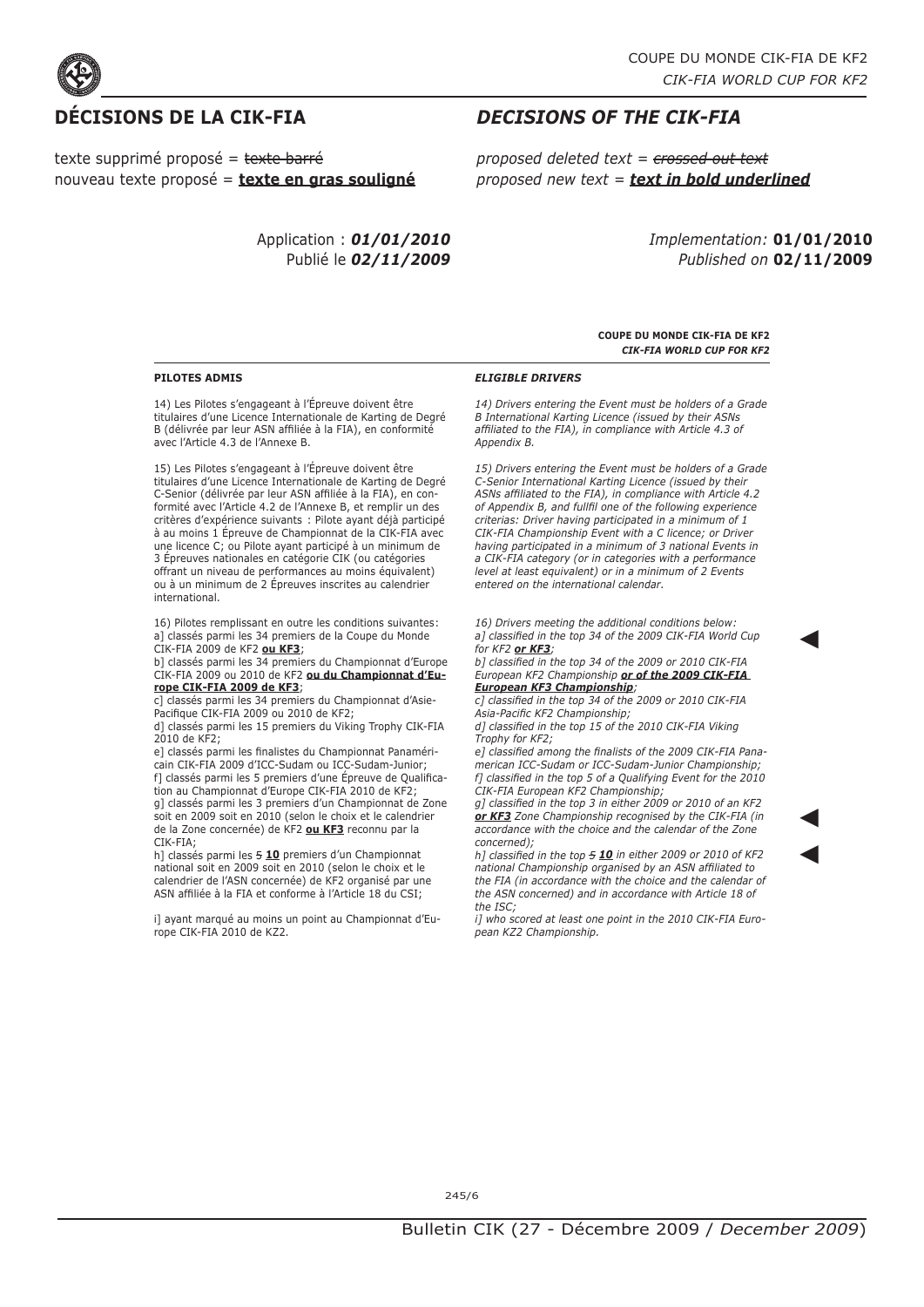

texte supprimé proposé = texte barré nouveau texte proposé = **texte en gras souligné**

## Application : *01/01/2010* Publié le *02/11/2009*

## *Implementation:* **01/01/2010** *Published on* **02/11/2009**

### **COUPE DU MONDE CIK-FIA DE KZ1** *CIK-FIA WORLD CUP FOR KZ1*

FIA de KZ1 sera attribué au Pilote vainqueur de la Finale.

9) Si la Finale est interrompue en application de l'Article 2.21 des Prescriptions Générales sans pouvoir repartir et si moins de 75% de la distance prévue ont été couverts, le titre de Pilote Vainqueur de la Coupe du Monde CIK-FIA de KZ1 ne sera pas attribué.

### **CANDIDATURES DES CONCURRENTS**

10) Les candidats devront être titulaires de Licences Internationales de Concurrents en cours de validité et des autorisations (visas) nécessaires délivrées par leur ASN affiliée à la FIA.

11) Les candidatures de participation à l'Épreuve devront être soumises par les Concurrents à la CIK-FIA au plus tard le 3 août au moyen du formulaire d'engagement disponible sur www.cikfia.com et doivent être accompagnées des copies de licences et droits d'engagement à l'ordre de la FIA.

12) Toutes les candidatures seront étudiées par la CIK-FIA, qui publiera la liste des karts et des Pilotes acceptés, avec leurs numéros de compétition, au plus tard 15 jours après la date de clôture des engagements.

13) Les candidatures devront comprendre:

a) une confirmation que le candidat, en son nom et celui de toute personne concernée par sa participation à l'Épreuve, a lu et compris le Code, les Prescriptions Générales, les Prescriptions Spécifiques, les Annexes, le Règlement Technique et le Règlement Sportif, et s'engage à les observer;

b) les nom, coordonnées et détails du Pilote.

14) Le nombre des engagés à l'Épreuve ne sera pas limité.

### **PILOTES ADMIS**

15) Les Pilotes titulaires d'une Licence Internationale de Karting de Degré A (délivrée par leur ASN affiliée à la FIA, en conformité avec l'Article 4.4 de l'Annexe B).

16) Les Pilotes titulaires d'une Licence Internationale de Karting de Degré B (délivrée par leur ASN affiliée à la FIA, en conformité avec l'Article 4.3 de l'Annexe B), ayant participé à toutes les Épreuves du Championnat d'Europe de KZ2 de la même année, ou ayant participé au Championnat d'Europe de KZ1 de la même année **ou s'étant classés parmi les premiers 33% des participants au Viking Trophy de KZ2 de la même année**.

### **KARTS ET MATÉRIEL ADMIS**

17) L'Épreuve est réservée aux karts de KZ1, tels que définis par le Règlement Technique.

18) Le Concurrent doit inscrire une combinaison de châssis, moteurs et pneumatiques pour l'Épreuve. Aucun *will be awarded to the Driver who has won the Final.*

*DECISIONS OF THE CIK-FIA*

*proposed deleted text = crossed out text proposed new text = text in bold underlined*

*9) If the Final is stopped under Article 2.21 of the General Prescriptions and cannot be restarted, and if less than 75% of the scheduled distance have been covered, the title of Winner of the CIK-FIA World Cup for KZ1 will not be awarded.*

### *ENTRANTS' APPLICATIONS*

*10) Applicants must hold valid Entrants' International Licences and the necessary authorisations (visas) issued by their ASNs affiliated to the FIA.*

*11) Applications to participate in the Event must be submitted by Entrants to the CIK-FIA by 3 August at the latest by means of the entry form available on www. cikfia.com and must be accompanied by the copies of the licences and entry fees to the order of the FIA.*

*12) All applications will be studied by the CIK-FIA, which will publish the list of karts and Drivers accepted, with their racing numbers, at the latest 15 days after the closing date of entries.*

*13) Applications shall include:*

*a) confirmation that the applicant has read and understood the Code, the General Prescriptions, the Specific Regulations, the Appendices, the Technical Regulations and the Sporting Regulations and agrees, on his own behalf and on behalf of everyone associated with his participation in the Event, to respect them;*

*b) the name, contact details and datas of the Driver.*

*14) The number of entries in the Event will not be limited.* 

### *ELIGIBLE DRIVERS*

*15) Drivers holding a Grade A International Karting Licence (issued by their ASN affiliated to the FIA, in compliance with Article 4.4 of Appendix B).*

*16) Drivers holding a Grade B International Karting Licence (issued by their ASN affiliated to the FIA, in compliance with Article 4.3 of Appendix B), who took part in all the Events in the European KZ2 Championship the same year, or participated in the European KZ1 Championship the same year or were classified among the first 33% of the participants in the KZ2 Viking Trophy the same year.*

◄

### *ELIGIBLE KARTS AND EQUIPMENT*

*17) The Event is reserved for KZ1 karts, as defined by the Technical Regulations.*

*18) The Entrant must enter one chassis, engines and tyres combination for the Event. No change of combination shall*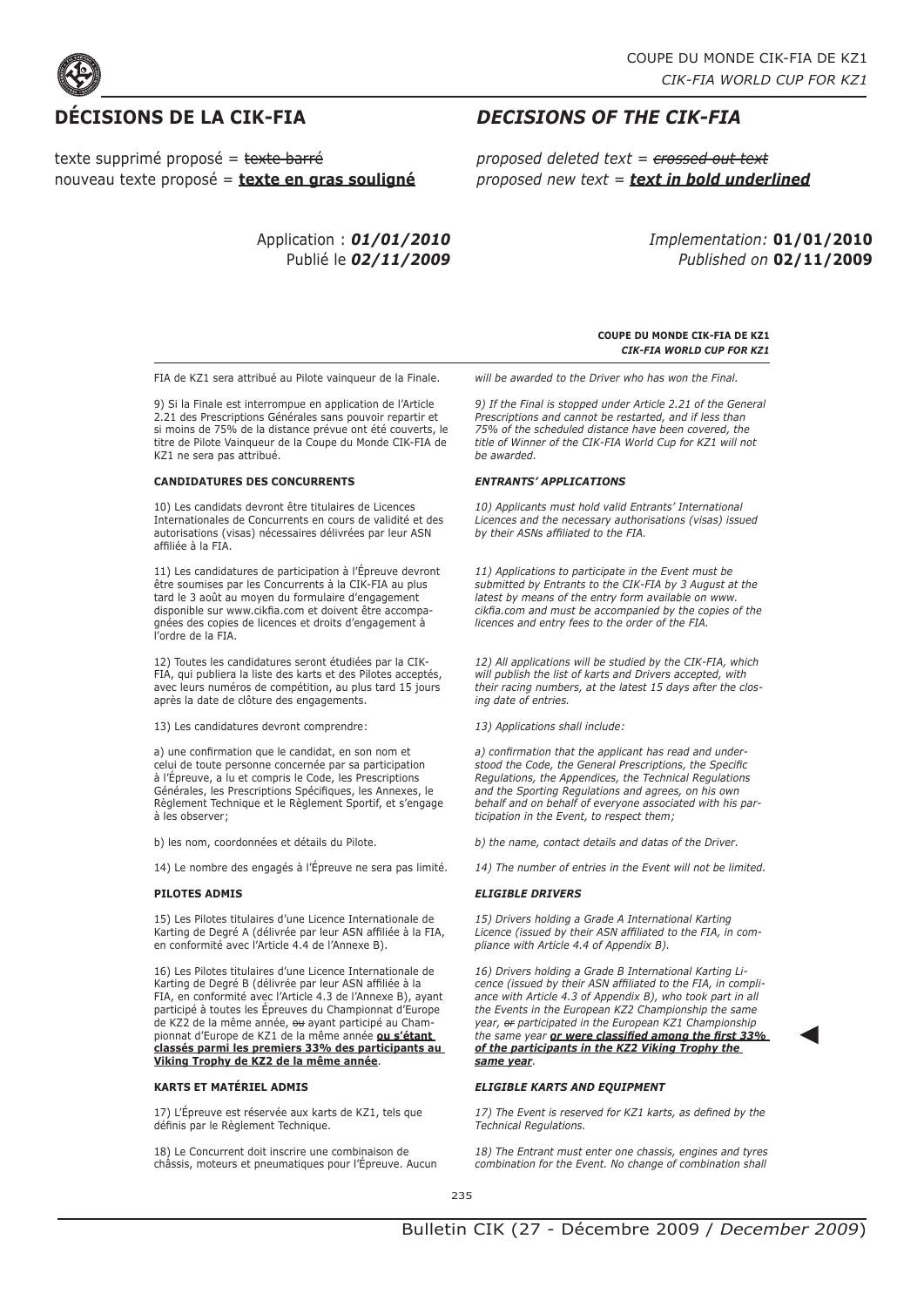

texte supprimé proposé = texte barré nouveau texte proposé = **texte en gras souligné**

## Application : *01/01/2010* Publié le *02/11/2009*

# *DECISIONS OF THE CIK-FIA*

*proposed deleted text = crossed out text proposed new text = text in bold underlined*

> *Implementation:* **01/01/2010** *Published on* **02/11/2009**

> > ◄

### **PRESCRIPTIONS SPECIFIQUES** *SPECIFIC PRESCRIPTIONS*

*«Start» Servicing Park, with the Driver's kart.*

### *15 - Fuel*

*Within the framework of certain Championships, petrol may be supplied by one and the same fuel Company following an invitation to tender issued by the FIA (see Fuel Distribution Regulations).*

### *16 - Briefing*

*Attending the Briefing is mandatory. Before they can be allowed to continue the meeting, a mandatory fine of 125 Euros which must be paid to the CIK-FIA Stewards will be inflicted on any Entrant and Driver who do not attend the Briefing.*

### *17 - Number of karts allowed on the track*

*The number of karts allowed on the track (short circuits) is limited to 34 for final phase races, 36 for Qualifying Practice and the Qualifying Heats and 51 for Free Practice.*

### *18 - Running of a CIK-FIA Championship Event*

*Any CIK-FIA Championship Event shall comprise non-Qualifying Practice, Qualifying Practice, Qualifying Heats (+ a possible Second Chance Heat, according to the number of participants) and a final phase. Within the framework of certain Championships, a consolation phase (to be named for example Federation Cup or Town Cup) may be provided for for Drivers who did not qualify for the final phase.*

### *18A - Non-Qualifying Practice*

*Except in the case of specific regulations, the time schedule of the Event must provide for non-Qualifying Practice for each category.*

*They are reserved for those Drivers having passed the Sporting Checks and Scrutineering. If the number of Drivers is under 102, they shall be divided into two series for odd and even numbers. If it is more than 102, three series in equal number if possible shall be provided for. The use of transponders is mandatory.*

### *18B - Qualifying Practice*

*Drivers who have passed Scrutineering are divided into equal series if possible, by drawing lots in the presence of at least one Steward. Two One 8 minute sessions per series are is provided for. Each series will comprise a maximum number of 36 Drivers. During each the session, Drivers will take the start when they choose. Any Driver having crossed the line drawn at the exit of the start area will be considered as having started, and his lap time will be taken into account, whatever the circumstances. Any lap fully covered is counted. The time retained is that of the best lap covered during the two sessions. Any ties will be decided by the 2nd best time set by each Driver, and so on in the case of further ties.* 

*The final classification of Qualifying Practice will be drawn up as follows:*

*- If there is only one series: the grid will be drawn up in* 

Parc Assistance «Départ», avec le kart du Pilote.

### **15 - Carburant**

Dans le cadre de certains Championnats, l'essence pourra être fournie par un seul et même Pétrolier à la suite d'un appel d'offres réalisé par la FIA (voir Règlement de Distribution du Carburant).

### **16 - Briefing**

Assister au Briefing est obligatoire. Tout Concurrent et tout Pilote n'étant pas présent au Briefing se verra infliger une amende obligatoire de 125 Euros qui devra être payée aux Commissaires Sportifs de la CIK-FIA avant que le Concurrent et le Pilote ne soient autorisés à poursuivre la manifestation.

### **17 - Nombre de karts autorisés en piste**

Le nombre des karts autorisés en piste (sur circuits courts) est limité à 34 pour les courses de la phase finale, 36 pour les Essais Qualificatifs et les Manches Qualificatives et 51 pour les Essais Libres.

### **18 - Déroulement d'une Épreuve de Championnat CIK-FIA**

Toute Épreuve de Championnat CIK-FIA se composera d'Essais non-Qualificatifs, d'Essais Qualificatifs, de Manches Qualificatives (+ Repêchage éventuel, en fonction du nombre de participants) et d'une phase finale. Dans le cadre de certains Championnats, une phase de consolation (à nommer par ex.: Coupe de la Fédération ou Coupe de la Ville) pourra être prévue, pour les Pilotes non qualifiés à la phase finale.

### **18A - Essais Non-Qualificatifs**

Sauf réglementation particulière, l'horaire de l'Épreuve devra prévoir des Essais non-Qualificatifs pour chaque catégorie.

Ils sont réservés aux Pilotes ayant satisfait aux Vérifications Sportives et Techniques. Si le nombre des Pilotes est inférieur à 102, ils sont répartis en deux séries pour les numéros pairs et impairs. S'il est supérieur à 102, trois séries en nombre égal si possible doivent être prévues. L'usage des transpondeurs est obligatoire.

### **18B - Essais Qualificatifs**

Les Pilotes ayant satisfait au Contrôle Technique sont répartis en séries égales si possible, par tirage au sort en présence d'au moins un Commissaire Sportif. Deux **Une** séances de 8 minutes par série sont **est** prévue*s*. Chaque série comprendra un nombre maximum de 36 Pilotes. Lors de chaque **la** séance, le Pilote prendra le départ au moment de son choix. Tout Pilote ayant franchi la ligne tracée à la sortie de l'aire de départ sera considéré comme ayant pris le départ et son temps sera pris en compte, quelles que soient les circonstances. Tous les tours complets sont pris en compte. Le temps retenu est celui du meilleur tour effectué lors des **la** deux séances. En cas d'ex æquo, le 2e meilleur temps accompli sera déterminant, et ainsi de suite en cas de nouvel ex æquo. Le classement final des Essais Qualificatifs sera établi comme suit:

- S'il y a une seule série: la grille sera déterminée dans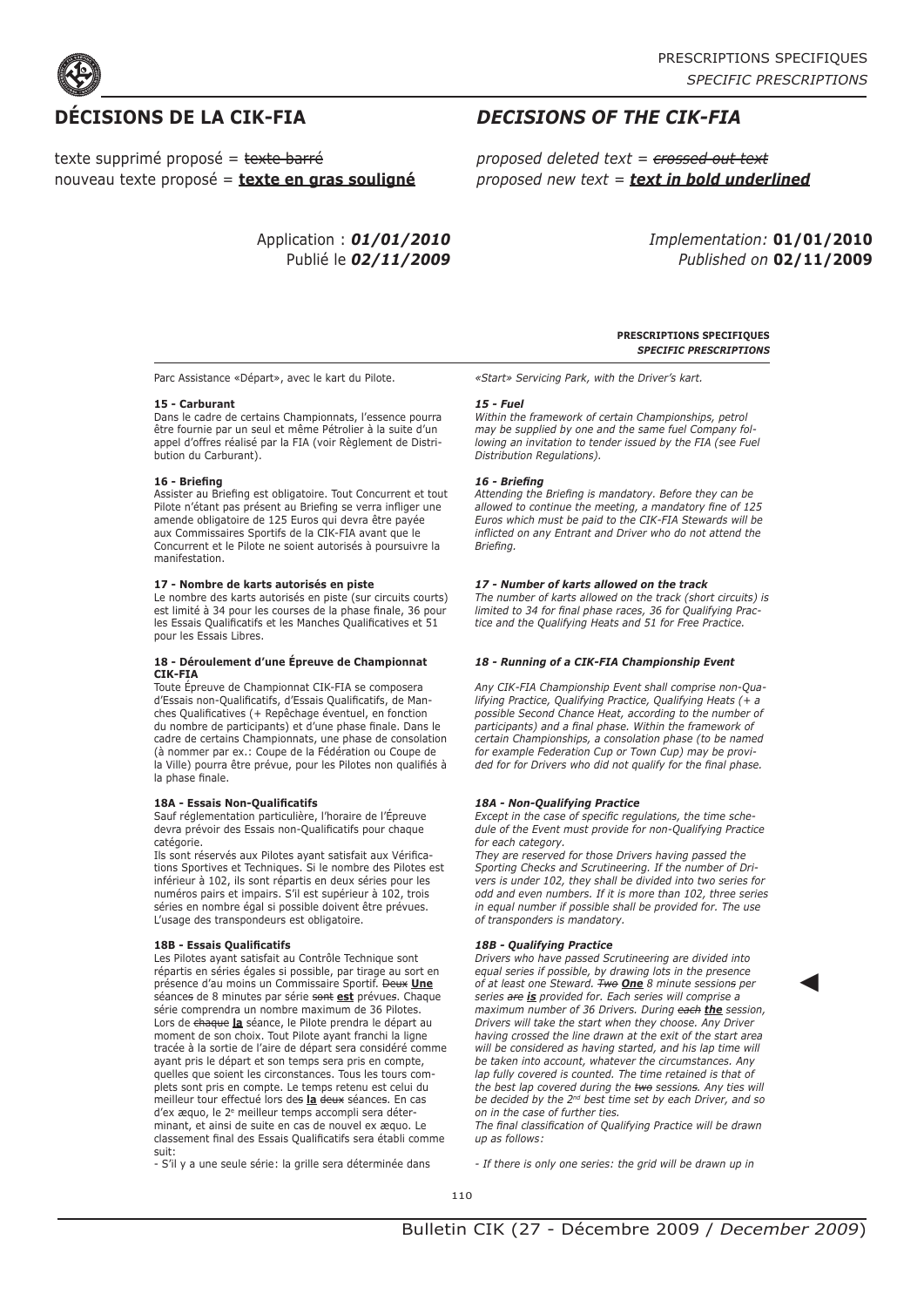### **PRESCRIPTIONS SPECIFIQUES** *SPECIFIC PRESCRIPTIONS*

l'ordre des temps les plus rapides réalisés par chaque Pilote.

- S'il y a deux séries et si le meilleur temps de la série la moins rapide ne dépasse pas 101% du meilleur temps réalisé dans la série la plus rapide: le classement sera déterminé par l'ordre des temps les plus rapides réalisés par chaque Pilote.

- S'il y a deux séries et si le meilleur temps de la série la moins rapide dépasse 101% du meilleur temps réalisé dans la série la plus rapide: 1ère place au meilleur temps de la 1ère série (meilleur temps absolu), 2e place au meilleur temps de la 2e série, 3e place au 2e meilleur temps de la 1ère série, 4<sup>e</sup> place au 2<sup>e</sup> meilleur temps de la 2<sup>e</sup> série, 5e place au 3e meilleur temps de la 1ère série, et ainsi de suite.

- S'il y a trois séries et si le meilleur temps de la série la moins rapide ne dépasse pas 101% du meilleur temps réalisé dans la série la plus rapide: le classement sera déterminé par l'ordre des temps les plus rapides réalisés par chaque Pilote.

- S'il y trois séries et si le meilleur temps de la série la moins rapide dépasse 101% du meilleur temps réalisé dans la série la plus rapide: 1ère place au meilleur temps de la 1ère série (meilleur temps absolu), 2e place au meilleur temps de la 2e série, 3e place au meilleur temps de la 3<sup>e</sup> série, <sup>4e</sup> place au 2<sup>e</sup> meilleur temps de la 1<sup>ère</sup> série, 5<sup>e</sup> place au 2e meilleur temps de la 2e série, et ainsi de suite.

- Et ainsi de suite selon le même principe s'il y a davantage de séries.

Si aucun temps n'est pris en compte pour un Pilote, il prendra le départ en fin de grille. Si plusieurs Pilotes sont dans cette situation, leur position de départ sera tirée au sort. Tout arrêt d'un Pilote en Zone de Réparations ou en Parc d'Assistance sera définitif. En aucun cas il ne lui sera permis de repartir.

Pour la catégorie Superkart, voir réglementation particulière.

### **18C - Manches Qualificatives**

Cas A: 36 participants ou moins - Deux Manches Qualificatives minimum seront courues avec tous les Pilotes. Les grilles de départ de chacune des Manches seront établies sur base des résultats des Essais Qualificatifs.

Cas B: 37 à 108 inscrits ou participants - À l'issue des Essais Qualificatifs, les Pilotes seront répartis dans des groupes pour les Manches Qualificatives. Le nombre de Pilotes par groupe sera de 18 maximum. Chaque groupe devra concourir contre tous les autres groupes.

- À titre d'exemple, dans le cas d'une répartition des Pilotes dans 4 groupes, le Pilote classé 1<sup>er</sup> aux Essais Qualificatifs partira dans le groupe A, le 2e dans le groupe B, le 3e dans le groupe C, le 4e dans le groupe D, le 5e dans le groupe A, le 6<sup>e</sup> dans le groupe B, le 7<sup>e</sup> dans le groupe C, le 8e dans le groupe D, et ainsi de suite.

- Chacun des quatre groupes mentionnés ci-dessus va concourir contre les autres groupes, c'est-à-dire: A contre B, A contre C, A contre D, B contre C, B contre D et C contre D, soit un total de six Manches Qualificatives.

*the order of the fastest time achieved by each Driver.*

*- If there are two series and if the fastest time achieved in the slower series is not more than 101% of the fastest time achieved in the faster series: the classification will be determined by the order of the fastest times achieved by each Driver.*

*- If there are two series and if the fastest time achieved in the slower series is more than 101% of the fastest time achieved in the faster series: 1st place goes to the fastest time of the 1st series (fastest time overall), 2nd place to the fastest time of the 2nd series, 3rd place to the 2nd fastest time of the 1st series, 4th place to the 2nd fastest time of the 2nd series, 5th place to the 3rd fastest time of the 1st series, and so on.*

*- If there are three series and if the fastest time achieved in the slowest series is not more than 101% of the fastest time achieved in the fastest series: the classification will be determined by the order of the fastest times achieved by each Driver.*

*- If there are three series and if the fastest time achieved in the slowest series is more than 101% of the fastest time achieved in the fastest series: 1st place to the fastest time of the 1st series (fastest time overall), 2nd place to the fastest time of the 2nd series, 3rd place to the fastest time of the 3rd series, 4th place to the 2nd fastest time of the 1st series, 5th place to the 2nd fastest time of the 2nd series, and so on.*

*- And so on according to the same principle if there are further series.*

*If no time is taken into account for a Driver, he shall take the start at the end of the grid. If several Drivers are in that situation, their starting positions shall be decided by drawing lots. If a Driver stops in the Repairs Area or in the Servicing Park, it will be final. He/she will not be allowed to restart.*

*For the Superkart category, see the specific regulations.*

#### *18C - Qualifying Heats*

*Case A: 36 participants or less - At least two Qualifying Heats will be run with all the Drivers. The starting grids of each of the Heats will be established on the basis of the results of Qualifying Practice.*

*Case B: 37 to 108 entered Drivers or participants - At the end of Qualifying Practice, Drivers will be separated into groups for the Qualifying Heats. The number of Drivers per group will be 18 maximum. Each group must compete versus all the other groups.*

*- As an example, in the case of a separation of Drivers into 4 groups, the Driver classified 1st in Qualifying Practice will be in group A, the 2nd in group B, the 3rd in group C, the 4th in group D, the 5th in group A, the 6th in group B, the 7th in group C, the 8th in group D, and so on.*

*- Each of the four above-mentioned groups will compete against the other groups, i.e.: A versus B, A versus C, A versus D, B versus C, B versus D and C versus D, namely a total of six Qualifying Heats. Each Qualifying Heat will*